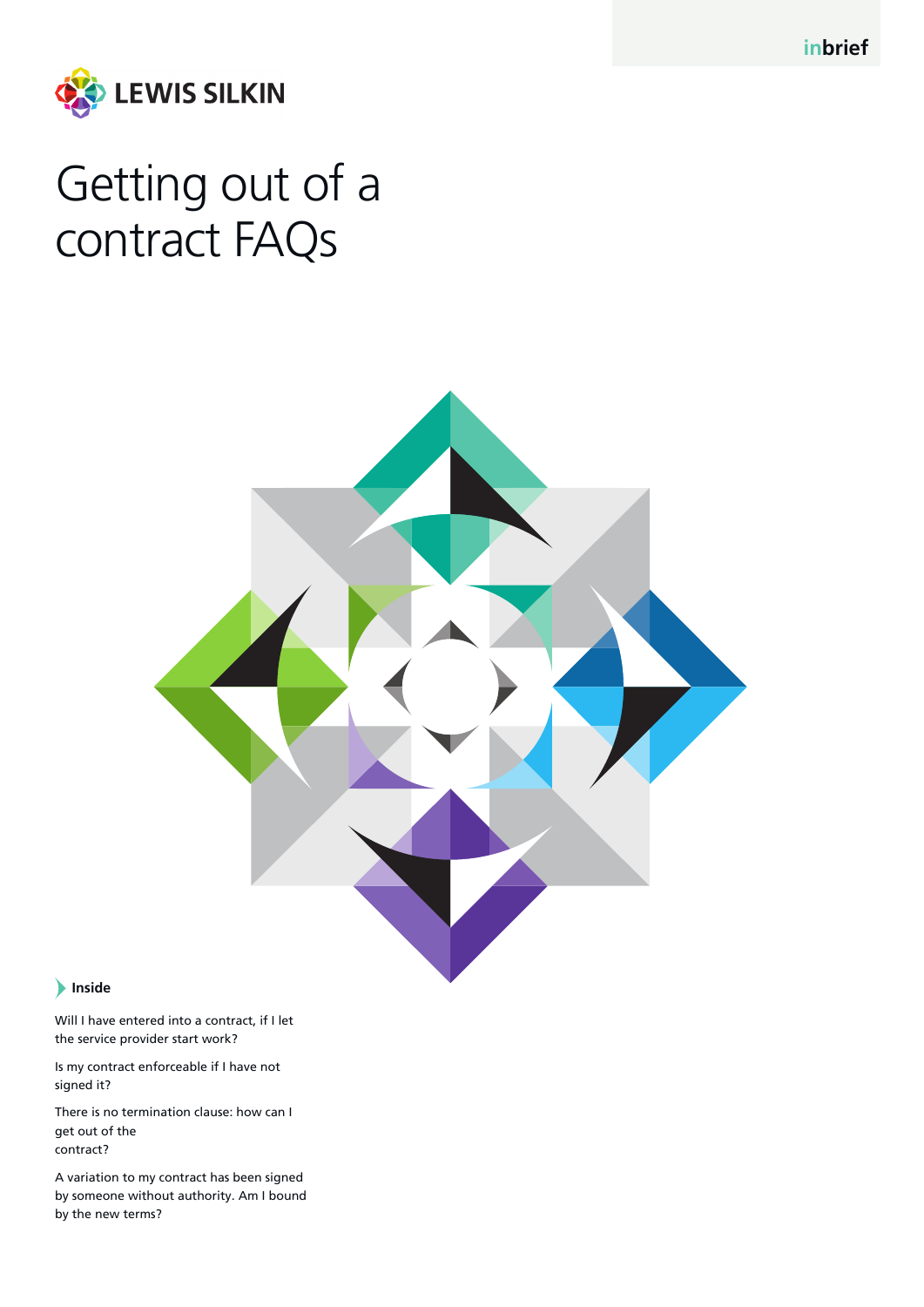

#### **Introduction**

In order to obtain value for money, it is not unusual for commercial contracts to be entered into for a long period of time. Often well over a year. It is not surprising that over the life of the contract, the economic climate may change. What seemed like a good deal a year or so ago, may not be quite as good a deal today. Today the service provider's competitors have sharpened up their act and are providing a better service for the same or even less money. As a result you want to review your existing contractual relations. The following guide helps answer some of the more frequently asked questions we receive in this area.

**Q1 I am looking to substantially refurbish my head office. I went out to tender and identified a contractor whose price and timeframe was almost acceptable. However, in its tender, the contractor identified some fundamental amendments that it required to the terms of the contract that I had proposed. While the negotiations are ongoing, the contractor has started works. All negotiations and correspondence between us have been marked "subject to contract". However, the contractor has just written to me stating that as I have allowed him to start work, he has an enforceable and binding contract with me on the terms which he put forward. Is the contractor correct?**

The contractor is correct to suggest that if the works have started, there is usually some form of contract. However, if your correspondence is marked "subject to contract", the negotiations are still ongoing as to the outstanding terms, it is very hard indeed to see how the contractor can successfully argue that a contract for the whole of refurbishment works has been agreed. If the ongoing negotiations concern price and the time by when the works should be completed (which are after all, essential in any contract and especially a building contract) you are even less likely to have an enforceable and binding contract. In summary, it does not appear that there is a contract which the contractor can enforce. You will however still be obliged to pay the contractor a reasonable sum for the work which it carries out.

**Q2 Would it make any difference if the contractor had started works after having been provided with a fairly detailed letter of intent (deal memo) which referred to all the agreed terms (including, this time, price and timeframe) and there were set out, at the foot of the letter, one or two items which were still the subject of ongoing negotiations but were, in the scheme of things, pretty minor?**

The effect of letters of intent vary greatly depending on their content. Some express no more than a present intention to enter into a contract sometime in the future (and create no liability). However, if your letter of intent is detailed

and contains all of the essential terms of the contract (scope of works, price, time etc) it, is likely to amount to an enforceable (mini) contract which will be binding and take effect, until the other terms are agreed and formal contract documents entered into. Again, the fact that the contractor has started work is an important factor.

**Q3 I need a new IT system and I thought I had agreed the terms of the contract with an IT provider (although the contract document itself has never been signed). The IT service provider has started installing the new system and I have been paying for the goods and services on the terms which I had thought had been agreed. However, 2 months in and the IT service provider has just written to me stating that the terms are not agreed and has provided me with revised payment terms (which are completely unacceptable). What should I do? Do I have an enforceable contract?**

It appears you have a binding and enforceable contract and that it is on the terms contained in the latest (although unsigned) version of the contract and upon which the IT service provider started works. It sounds like, in legal speak, the IT service provider is asking for a variation to the terms of the contract and that you are well within your rights to say "No. We have agreed the terms on which you will be paid and you are obliged to provide and install the agreed equipment on those agreed terms."

**Q4 The catering at my company is carried out by a set of sub- contractors. They're a husband and wife team and we've worked together for a number of years now. Although I've always been happy with their efforts, I recently found that I can get a comparable service from a larger outfit for a lot less. I've looked at the contract and it's a very basic document. It doesn't say how long it lasts for or give any clue as to how I might terminate. Am I locked in to the agreement? Money is tight at the moment and I'd like to switch suppliers. If I get out, what's the best way to go about this?**

Agreements which have no specific term do not normally last indefinitely. Generally the courts will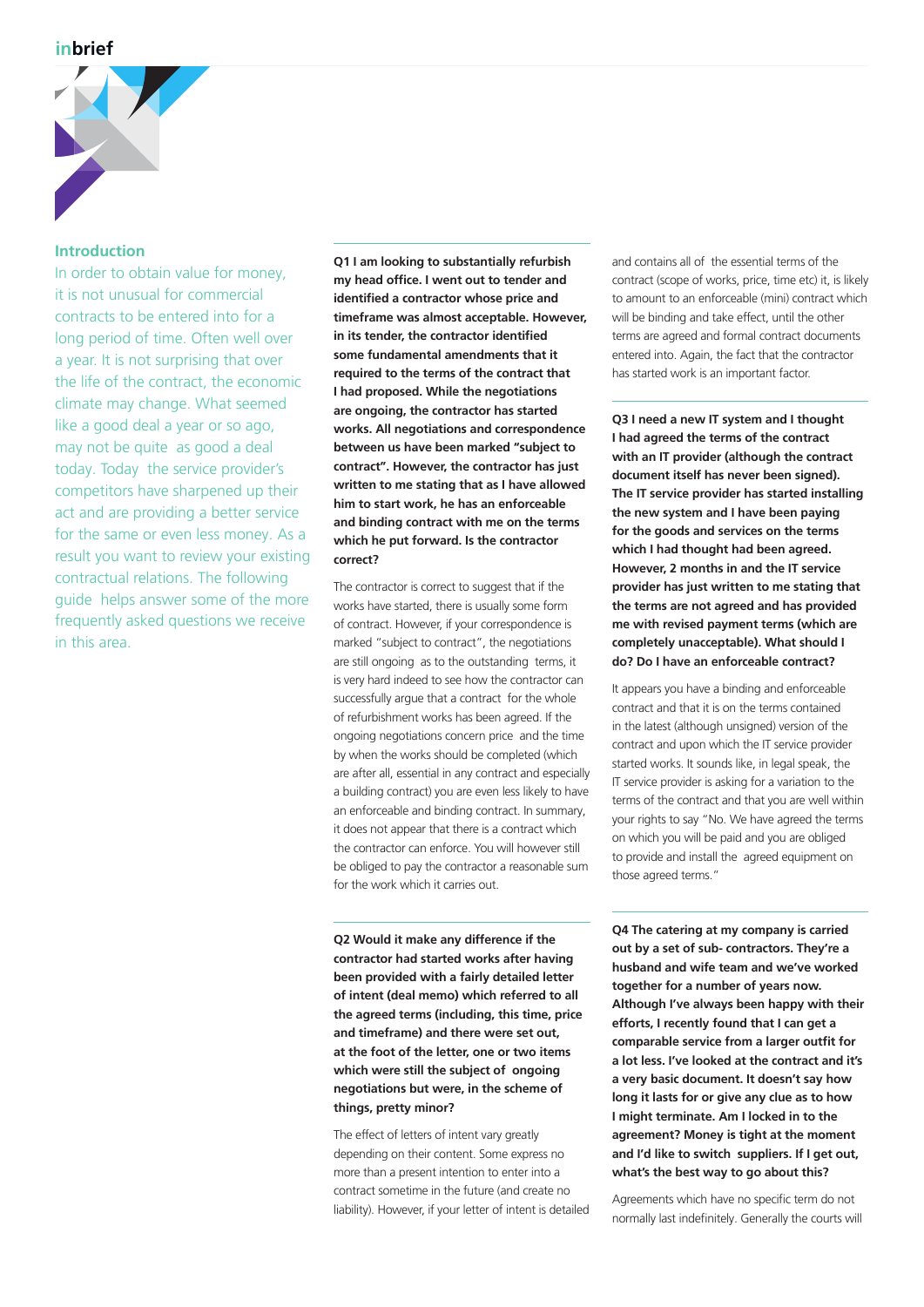

allow you to terminate on "reasonable" notice. A variety of factors should be taken into account when determining quite how much notice you should give.

In this instance, you say that the supplier is a "husband and wife team". This implies that they are a small company which might be particularly dependent on the contract. If so, this is a factor which will serve to increase the notice period you should give.

Another factor is the type of contract and industry standards for notice periods. Consideration should be given to whether there were substantial set up costs for the contractor.

Consideration should also be given to how long you have worked together and any intention the parties had regarding duration.

On the basis that this is a small company (but one whose survival does not depend upon keeping the contract), a notice period of 1-2 months ought to be reasonable.

As for the mechanics of serving the notice, make sure that you serve in accordance with notice provisions in the contract (if there are any). If the contract is silent, it would be sensible to send the notice to your usual contact at the normal address you correspond with them at and, if it is a company, to the registered office too.

**Q5 I'm the office manager at a large company. We have around 500 employees on site. About 3 months ago, the vending machine company which supplies, services and stocks our snack machines delivered and installed some new machines. I had ordered these machines and assumed the new machines would be on the same terms as our existing machines. In the last week we've had a problem with one of the new machines.**

**The supplier is now trying to charge a ridiculous amount to repair it, relying on provisions in some new terms and conditions which appear to have been signed by a student who was with us on work experience in our loading bay when** 

#### **the new machines were delivered. This seems outrageous. Are we bound by these new terms? Do we really have to pay them to repair their own faulty machines?**

From the sounds of things, the student who signed for your company did not have authority to do so.

Find out exactly what was said by the supplier when the new machines were delivered. It ought to have been made clear to the student that he was signing terms and conditions (rather than, say, just acknowledging delivery). It also depends on what was discussed when you ordered the machines in the first place.

The supplier may have known (or it may have been reasonably obvious) that the student did not have authority to sign a contract to bind the company. If it was obvious that he didn't, it may be possible to disown the contract entirely.

However, you say three months have passed since delivery. This means the contract terms may have been ratified in the meantime.

You need to look carefully at the new (and the original) agreement. If you have bought the machines, there will be terms implied by law that the machines will be both fit for purpose and of satisfactory quality. If you have not actually bought the machines but are instead hiring them, you should check who is responsible for maintenance and, if it's your obligation, whether you have to use the supplier's services in this respect.

Any particularly onerous terms or exclusion clauses in the contract might not be enforceable if they weren't specifically drawn to the student's attention when signing (assuming that an enforceable contract came into existence).

All of these factors ought to put you into a negotiating position which can help you achieve a commercial result which will satisfy your needs. This is particularly so if the new terms depart markedly from the old terms or from discussions you may have had when ordering the new machines.

## **For further information on this subject please contact:**

**Mark Lim**  Partner **T** + 44 (0) 20 7074 8186 mark.lim@lewissilkin.com